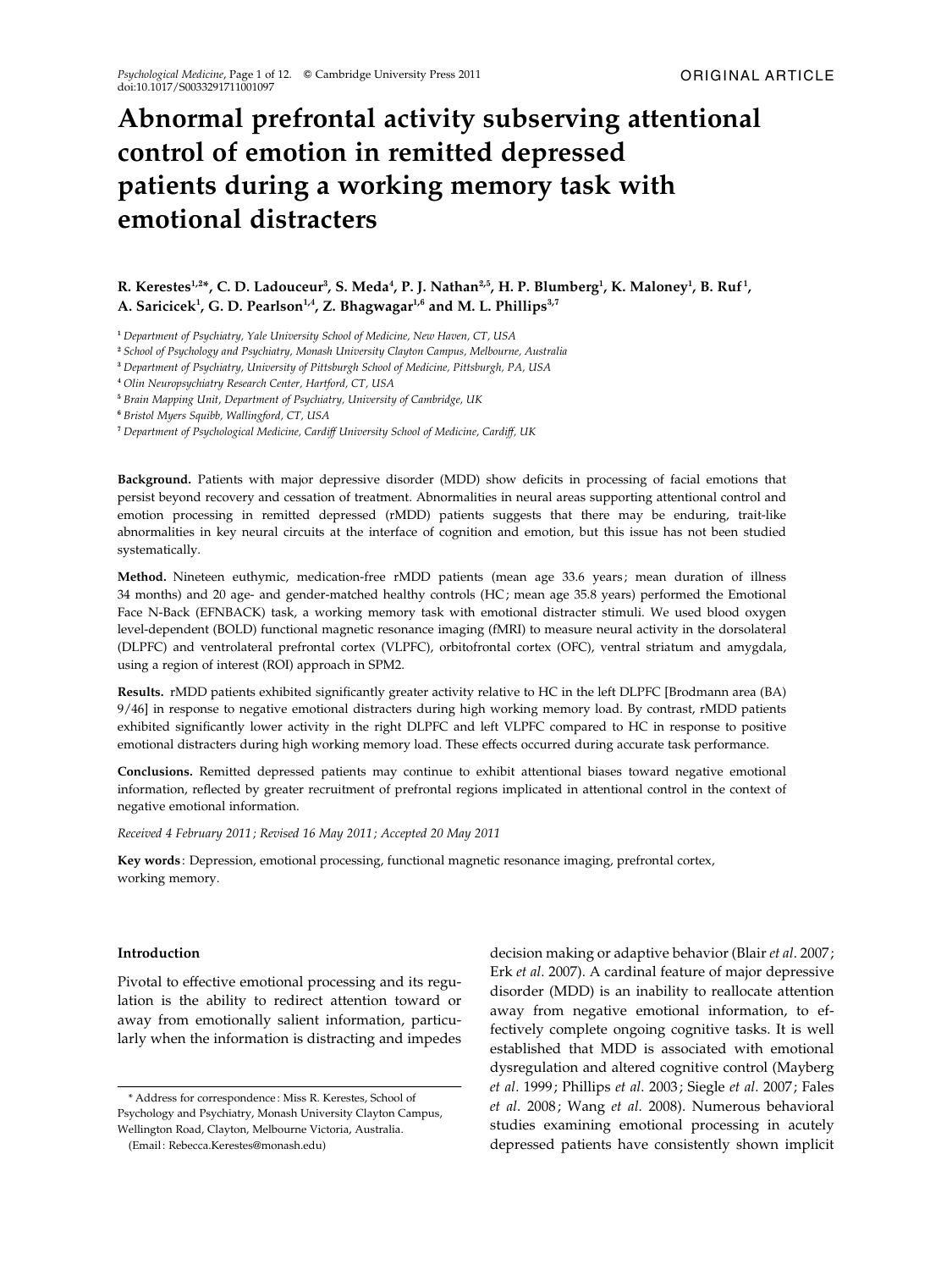and explicit perceptual biases toward negative and away from positive emotional stimuli (Gilboa-Schechtman et al. 2004; Gotlib et al. 2004; Surguladze et al. 2004, 2005). Furthermore, studies in depressed patients using paradigms such as the emotional oddball task, the affective go/no-go task and other attentional interference tasks, which require inhibitory control over emotion-laden distracters, have shown deficits in executive control and enhanced interference sensitivity (Kaiser et al. 2003; Fales et al. 2008; Wang et al. 2008; Levens & Gotlib, 2010), suggesting that MDD is associated with increased susceptibility to emotional distraction.

Importantly, behavioral studies have shown that deficits in emotional processing and executive control persist into remission when patients are euthymic and medication free (Bhagwagar et al. 2004; Clark et al. 2005; Neumeister et al. 2006; Joormann & Gotlib, 2007; Norbury et al. 2009; Preiss et al. 2009). Enhanced recognition of fearful faces (reflected by greater accuracy of labeling fearful faces) and slower reaction times to neutral faces have been reported in remitted, medication-free patients compared to never-depressed controls during implicit emotion processing tasks (Bhagwagar et al. 2004; Leppanen et al. 2004). By contrast, other studies examining cognitive control with working memory paradigms in remitted patients have reported no differences in task performance compared to healthy, never-depressed controls (Barch et al. 2003; Harvey et al. 2005; Fitzgerald et al. 2008). However, these studies did not contain emotional distracter stimuli to assess the interfering effects of emotional stimuli on task performance. Furthermore, relatively few studies have investigated the neural correlates of these findings in remitted, medication-free patients.

Neuroimaging studies in acutely depressed patients examining emotional processing with implicit and explicit paradigms have demonstrated elevated subcortical (amygdala, ventral striatum) activity to negative emotional stimuli (Sheline et al. 2001; Fu et al. 2004; Surguladze et al. 2005; Siegle et al. 2007), although findings have not been consistent (Almeida et al. 2010). Other findings indicate reduced ventral striatal activity to positive emotional stimuli in depressed patients relative to healthy volunteers (Surguladze et al. 2005; Epstein et al. 2006).

Moreover, in line with observations of impaired cognitive functioning in MDD patients (Sweeney et al. 2000; Taylor Tavares et al. 2007), several previous studies have shown a pattern of predominantly decreased dorsolateral prefrontal cortex (DLPFC) activity during executive and attentional control paradigms in MDD that is associated with impaired task performance (Elliott et al. 1997; Okada et al. 2003). By contrast, other studies have reported elevated DLPFC activity in depressed patients relative to controls (Paradiso et al. 1997; Hugdahl et al. 2004), and this has been associated with accurate task performance (Matsuo et al. 2007). Importantly, deficits in cognitive domains, including working memory, attentional control and executive functioning, persist into remission (Paradiso et al. 1997; Paelecke-Habermann et al. 2005; Schoning et al. 2009) and may represent neurobiological trait markers of the illness.

More recent neuroimaging studies in MDD have examined the neural systems at the interface of cognition and emotion in MDD. These studies have used tasks that require inhibitory control over emotional distracters during the performance of a cognitive task and have reported alterations (predominantly reduced activity) in prefrontal cortical regions during such tasks, in particular in the DLPFC (Siegle et al. 2002; Johnstone et al. 2007; Fales et al. 2008; Wagner et al. 2008; Wang et al. 2008; Fales et al. 2009; Elliott et al. 2010). The DLPFC is implicated in the executive control of attention and constitutes part of a widely distributed cortical and striatal-thalamic circuit that mediates attentional control processes in the context of emotional distracter stimuli, which compete for cognitive resources (Petrides, 2000; Dolcos & McCarthy, 2006; Anticevic et al. 2010). Such abnormalities in prefrontal cortical regions such as the DLPFC putatively reflect altered attentional control processes in the context of emotional information, and a potential neural underpinning of the clinical symptoms characteristic of MDD. There is, however, a paucity of studies investigating cognitive control of emotional information processing in remitted depressed (rMDD) patients, with most neuroimaging studies being conducted in MDD patients during the acute stage of the illness. Neuroimaging studies of patients during a major depressive episode (MDE) are, to some extent, confounded by the crucial epiphenomena of acute illness or pharmacological treatments. Studying individuals with a history of MDD but who are fully recovered and medication free offers an opportunity to investigate neurobiological trait markers of the disorder that may confer vulnerability to MDD, without the confounding effects of medication, illness or changes in symptom state. In addition, studying the cognitive control of emotional information processing using cognitive control paradigms with emotional distracters in medication-free rMDD patients will provide insight into the neural correlates underlying disrupted affective cognition and a validation of the behavioral findings in rMDD (Dolcos & McCarthy, 2006).

To address this issue, in the present study we used functional magnetic resonance imaging (fMRI) to examine differences in blood oxygen level-dependent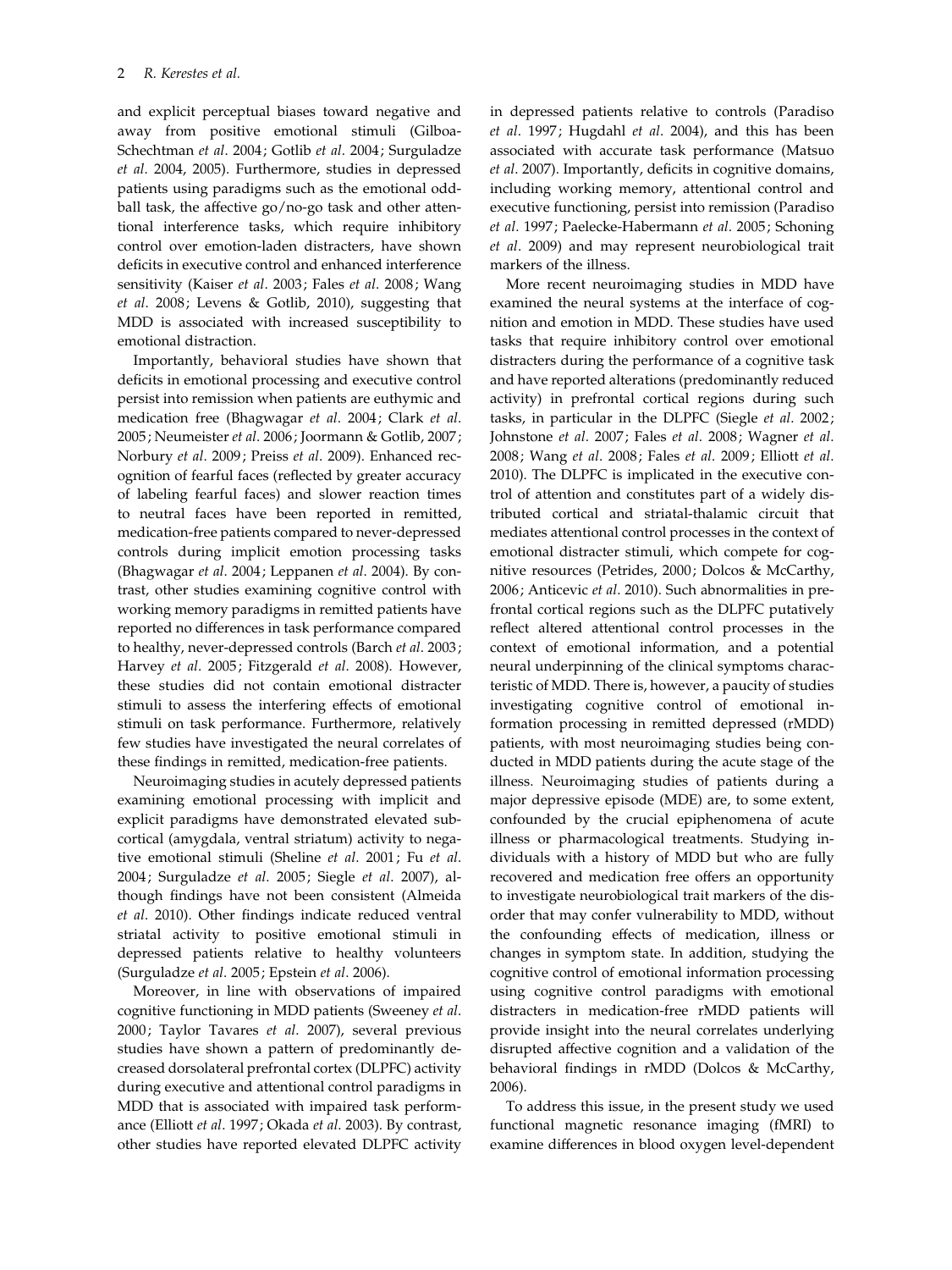|                                              | rMDD          | HC            |                       | <i>p</i> value |  |
|----------------------------------------------|---------------|---------------|-----------------------|----------------|--|
|                                              | $(n=19)$      | $(n=20)$      | <b>Statistics</b>     | (two-tailed)   |  |
| Age at scan (years), mean (s.p.)             | 33.6 (13.6)   | 35.8(12.1)    | $t(37) = 0.50$        | 0.50           |  |
| Gender, % female                             | 78            | 50            | $\chi^2(1) = 3.5$     | 0.60           |  |
| Duration of illness (months), mean (s.p.)    | 33.9(25.7)    | -             |                       |                |  |
| Lifetime number of MDEs, mean (s.p.)         | 4.42(6.45)    |               |                       |                |  |
| HAMD score, mean (s.p.)                      | 1.79(1.27)    | 0.45(0.99)    | $t(37) = -3.67$       | 0.11           |  |
| Trait anxiety score (STAI), mean (s.p.)      | 37.5(8.65)    | 27 (5.89)     | $t(37) = -4.48$       | 0.001          |  |
| Handedness, R:L                              | 18:1          | 19:1          | $\gamma^2(1) = 0.001$ | 0.97           |  |
| Verbal IO (AMNART), mean (s.p.) <sup>a</sup> | 123.55 (4.80) | 124.16 (2.25) | $t(34) = 0.50$        | 0.13           |  |

Table 1. Participant demographics and clinical variables

rMDD, Remitted, medication-free depressed patients ; HC, healthy controls ; MDE, major depressive episode ; HAMD, Hamilton Depression Rating Scale; STAI, State Trait Anxiety Inventory; R, right; L, left; AMNART, American Nelson Adult Reading Test ; S.D., standard deviation.

<sup>a</sup> Information not available for three rMDD participants.

(BOLD) signal activation of key neural regions supporting attentional control in the context of emotion in fully recovered, medication-free rMDD patients, to determine the extent to which functional abnormalities in neural regions subserving emotional processing biases persist into remission. We used a novel Emotional Face N-Back (EFNBACK) task, designed to tap into attentional control processes in the context of emotionally salient distracters, to examine the effects of emotional distracter stimuli on neural regions subserving attentional control during a working memory task. Emotionally salient stimuli are potent distracters and capture attentional resources rapidly, leading to impaired working memory performance in healthy controls (Dolcos & McCarthy, 2006). Thus, the EFNBACK task has relevance and implications for MDD, which is characterized by deficits in working memory and increased susceptibility to emotional distraction (Dolcos & McCarthy, 2006). In the present study, we examined the neural circuitry when task performance was equivalent in both groups to avoid confounding effects of performance differences or factors that potentially contribute to performance differences (e.g. fatigue, frustration). Based on previous literature in acutely depressed patients, along with recent literature in remitted depressed patients, we hypothesized that: (1) at the behavioral level, rMDD patients would perform similarly to healthy controls (HC). We also hypothesized that, relative to HC, rMDD patients would exhibit: (2) reduced DLPFC and ventrolateral prefrontal cortex (VLPFC) activity and greater orbitofrontal cortex (OFC) and amygdala activity during the memory-load condition with negative emotional distracters; and (3) reduced DLPFC and VLPFC activity and reduced ventral striatum activity during the memory-load condition with positive emotional distracters. To examine

whether activation differences between the rMDD patients and HC were reflective of either disrupted attentional control processes, in the context of emotional distracters, or a general cognitive control deficit, we hypothesized that, in secondary analyses, rMDD patients would display altered DLPFC and VLPFC activity during performance of the n-back task without any emotional distracters (i.e. cognitive control condition).

#### Method

#### Participants

Participants consisted of 19 euthymic, rMDD patients and 20 age- and gender-matched HC (Table 1). All participants were recruited from the community using advertisements or through personal contact with individuals who had previously participated in similar research protocols. Upon enrollment into the study, participants underwent a clinician-based psychiatric interview, a physical examination and a battery of neuropsychological tests including the American Nelson Adult Reading Test (AMNART; Grober & Sliwinski, 1991) and the State Trait Anxiety Inventory (STAI; Spielberger, 1983). Exclusion criteria for both groups included current or lifetime medical or neurological conditions, current use of psychotropic medication, current or lifetime substance or alcohol dependence and/or abuse, previous loss of consciousness, and the presence of metal in the body. In addition, we excluded participants having a Hamilton Depression Rating Scale (HAMD) score >7 and/or a Young Mania Rating Scale (YMRS) score >12. All of the rMDD patients underwent a clinical interview with an experienced clinician and had to meet the following criteria: at least two past MDEs with full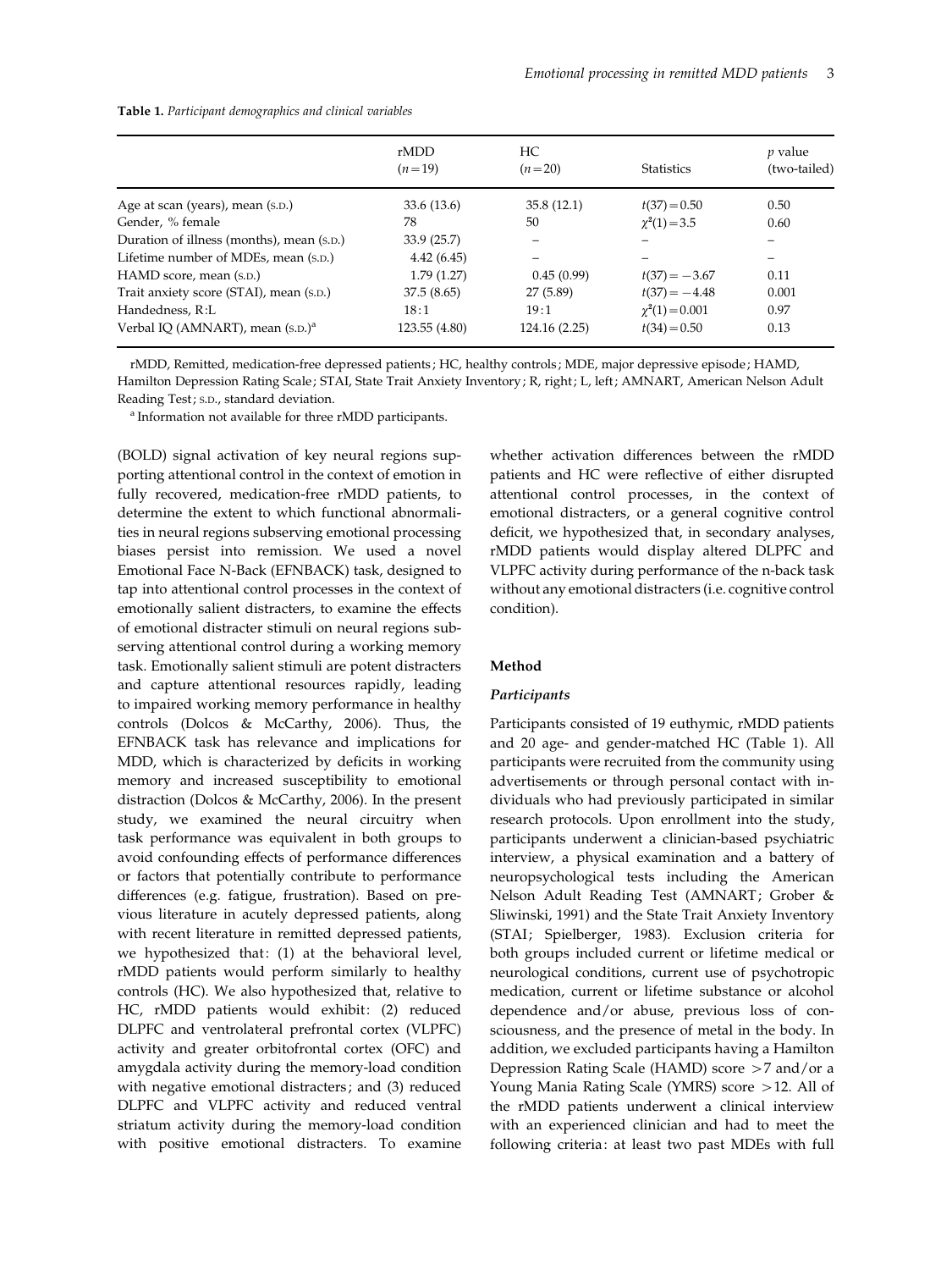recovery as judged by the Structured Clinical Interview for DSM-IV Axis 1 disorders (SCID; First, 2002); at least one first-degree relative with a history of MDD; onset of the first depressive episode was before the age of 25 years; and being euthymic and medication free for at least 4 months as judged by the SCID. Exclusion criteria for HC included personal current or past diagnosis of an Axis 1 disorder or first-degree family member history of such illnesses, as judged by the SCID. All participants provided written informed consent in accordance with approval by the Yale Human Investigation Committee (HIC) and the Hartford Hospital Institutional Review Board (IRB).

# fMRI task: EFNBACK

The EFNBACK task (Ladouceur et al. 2009) was designed to examine the interfering effects of emotional distracters on the ability to perform a working memory task, the visual n-back task (Cohen et al. 1994). The aim of the task is to engage neural regions supporting processes at the interface of cognitive control and emotion, specifically lateral (dorsal and ventral) prefrontal cortical areas. In the EFNBACK task, sequences of letters are presented pseudo-randomly and participants are asked to press a button with their index finger to a pre-specified letter on the computer screen. In this study the task comprised two memory-load conditions (0-back and 2-back respectively). For the 0-back condition, participants were instructed to press the button when the letter M was presented. For the 2-back condition, participants were instructed to press the button whenever a letter flashed upon the screen was identical to the letter presented two trials (i.e. two letters) back (e.g. C–D–C). The task included three runs of eight blocks each, with 12 trials in each block (yielding a total of 36 trials for each condition). The conditions were two memory-load conditions (i.e. 0-back and 2-back) by four emotional distracter type conditions (no picture, neutral face, fearful face or happy face). Within each trial, a letter was presented alone (no picture condition) or was flanked by two affectively valenced faces that comprised identical copies of an actor exhibiting a neutral, fearful or happy expression. Participants were informed that pairs of faces portraying three different emotions (neutral, fearful and happy) would flank either side of the flashing letters and were instructed to attend to the letter while ignoring the faces. Face stimuli were grayscale images of male and female actors (10 of each),  $400 \times 600$  pixels, taken from the NimStim set available at www.macbrain.org (Tottenham et al. 2009). All images were cropped using an oval shape and normalized for size and luminance. The normalized images were then aligned according to the positioning

of the eyes on each face, such that every face was positioned the same across every trial. Stimulus presentation time was 500 ms with an inter-trial interval of 3500 ms. Participants completed three runs of the task (total duration 21 min 12 s). Within each run, the eight blocks were presented in a pseudo-random order, with the 0-back no picture condition at the beginning of every block to help ease participants into the task. Instructions were presented on the computer screen at the beginning of every block and subjects were asked to respond as accurately and as fast as possible. Prior to scanning, subjects completed a practice session outside the scanner using a similar version of the task.

#### fMRI data acquisition

Neuroimaging data were acquired using a 3-T Allegra MR scanner (Siemens, Germany) at the Olin Neuropsychiatric Research Center. A custom head cushion was used for head stabilization. T2\*-weighted images were acquired with a gradient echo planar imaging (EPI) sequence as follows: repetition time (TR)= 1.86 s, echo time (TE)=27 ms, field of view (FOV)= 220 mm  $\times$  220 mm, matrix size = 64 mm  $\times$  64 mm, voxel size =  $3.44 \times 3.44 \times 4$  mm, slice thickness = 3 mm with a 1-mm slice gap, number of sequentially acquired slices = 36, flip angle =  $70^\circ$ .

#### Behavioral data analysis

Behavioral data were analyzed using a mixed MANOVA model with group as a between-subject factor, and emotional distracter (i.e. no picture, neutral, fear and happy) and memory load (i.e. 0-back, 2-back) as within-subject factors. Accuracy and reaction times were analyzed separately. The multivariate statistic reported is Wilks'  $\lambda$ . If sphericity assumptions were violated, Greenhouse–Geisser corrections were used. Mean overall accuracy scores were calculated for each condition as (number of correct responses) $+$ (number of correct omissions), with a maximum score of 36. Mean correct reaction times were computed for each participant across each of the factors in the model (i.e. emotional distracter type and memory-load condition). Participants were excluded from the study if their reaction time data were greater or less than two standard deviations of the group mean or if their accuracy on the task was less than 60%, resulting in the exclusion of three participants (all HC).

#### fMRI data preprocessing

Data preprocessing was performed with SPM2 software (Wellcome Department of Imaging Neuroscience, Institute of Neurology, University College London, UK), running in Matlab 7.0. Motion correction was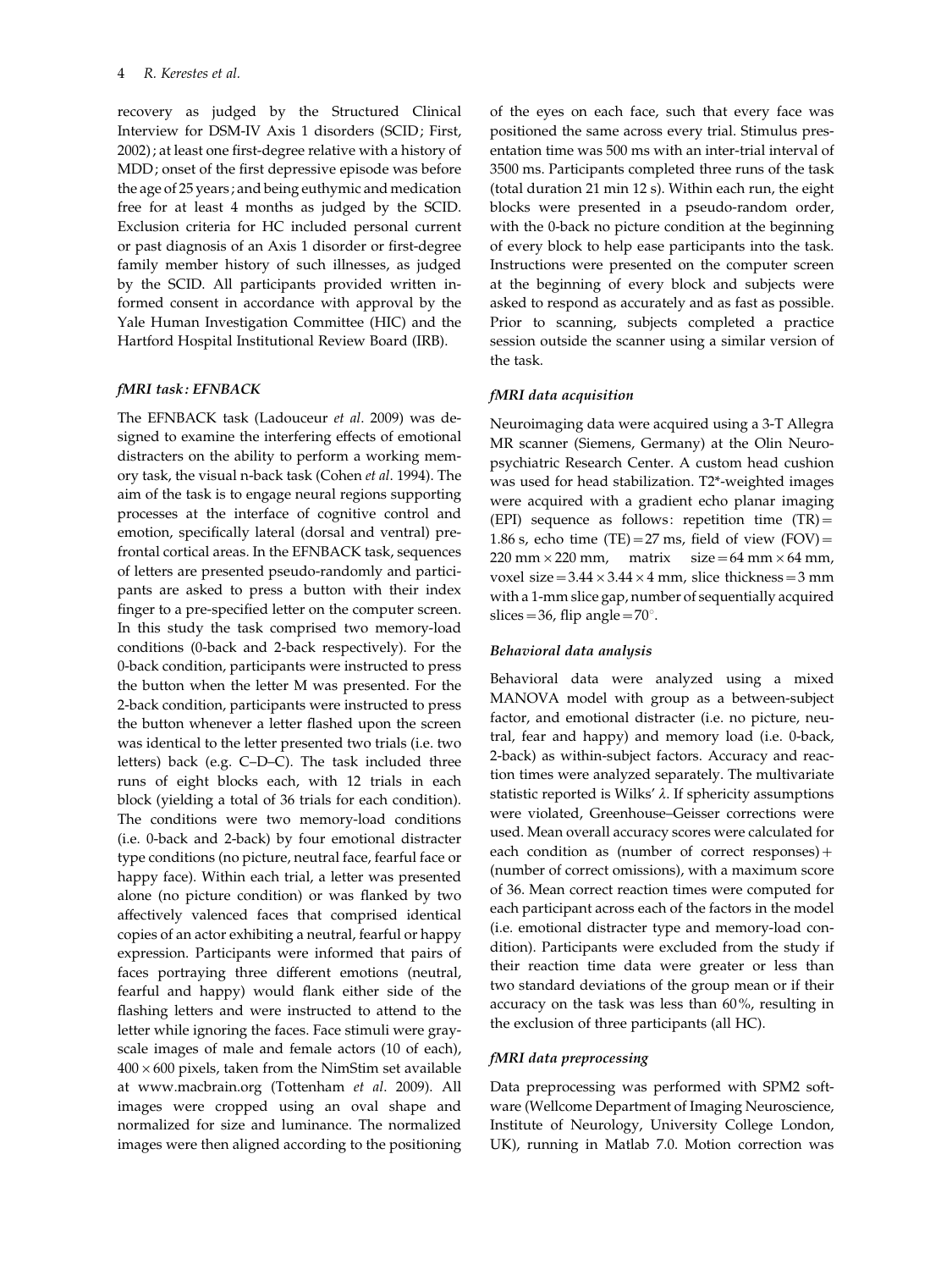achieved using the INRIAlign toolbox (Freire et al. 2002) to reduce interscan motion, creating an overall mean image from each run. Upon visual inspection, unusable imaging data due to susceptibility artifacts or excessive movement greater than 3 mm were discarded and not included in the analysis, resulting in the exclusion of two participants (one rMDD, one HC). A mean image was constructed for each run from the realigned image volumes. This mean image volume was then used to determine parameters for spatial normalization into the Montreal Neurological Institute (MNI) standardized space used in statistical parametric mapping (SPM2). The normalization parameters determined for the mean functional volume were then applied to the corresponding functional image volumes for each participant. Finally, the normalized functional images were smoothed with a 9-mm half-width full-maximum Gaussian filter.

#### fMRI data analyses

For first- or subject-level analysis, model specification and estimation were performed using a general linear model (GLM) used within the SPM2 (www.fil.ion. ucl.ac.uk/spm/). A synthetic hemodynamic response function composed of two gamma functions was used to model each event type in the paradigm. Regressors or event conditions for the 2-back fear and happy conditions and the 0-back fear and happy conditions were modeled for each subject. Furthermore, as part of the GLM, six motion-correction parameter estimates were incorporated as covariates of no interest to control signal change related to motion. A high-pass filter (128 Hz) was used to remove low-frequency artifact signals. For each participant, statistical maps were generated for the following contrasts to test our main hypotheses: 2-back fearful versus 2-back neutral and 2-back happy versus 2-back neutral, with a threshold of  $p$ <0.005, uncorrected. For our secondary aim, statistical maps were also generated for 2-back no face versus 0-back no face, with a threshold of  $p < 0.005$ , uncorrected.

For the second-level analyses of statistical maps, we used a region-of-interest (ROI) approach to support our strong region-based hypotheses of group differences. ROI analyses were conducted to examine neural activity in these regions that was significantly greater in rMDD>HC or vice versa, for the above stimulus contrasts.

ROIs were defined by WFU PickAtlas Utility (www.fmri.wfubmc.edu/cms/software#WFU\_PickAtlas). Specifically, a predefined anatomical mask (WFU Pickatlas Tool) was used to define the following areas: bilateral DLPFC [Brodmann area (BA) 9/46], VLPFC (BA 45/47), OFC (BA 11/12), ventral striatum, and amygdala. To control for multiple statistical testing we implemented two corrections. First, we used Sequential Goodness of Fit (SGoF) software (webs.uvigo.es/acraaj/SGoF.htm) to correct for the number of contrasts and ROIs. SGoF is based on a comparison of the expected likely false positive error rate over all tests (computed from the 'per test' significance level and the total number of tests performed) and the observed number of tests that meet the per test significance level (Carvajal-Rodriguez et al. 2009). Using the SGoF software, a new  $p$  value was computed based on the uncorrected  $p$  value of the peak voxel from each T-contrast for each ROI (total of 30 tests). The results yielded  $p_{SCoF}$ =0.02, which was used as a statistical threshold for the ROI analyses. Second, to correct for multiple tests within the search volume of each of the ROIs, we used AlphaSim, which served as a family-wise error (FWE) correction  $(p<0.05)$  using a spatial extent threshold (Forman et al. 1995). The number of contiguous voxels needed to maintain this false positive detection rate in each ROI was computed separately for each contrast and determined empirically by Monte Carlo simulations implemented in AlphaSim, which accounted for spatial correlations between BOLD signal changes in neighboring voxels (Ward, 2000). Inclusion of gender as a covariate did not alter the imaging results for any of the contrasts and was subsequently dropped for parsimony.

# Exploratory analyses examining relationships with clinical variables

Exploratory post-hoc analyses were conducted to examine whether a relationship existed between abnormal lateral PFC activity found for each of the contrasts and clinical variables in the rMDD patients. A simple regression model was used within SPM2 to compute voxel-wise correlation maps between activity in bilateral DLPFC and VLPFC ROIs and the following clinical variables: age of onset, duration of euthymia, number of MDEs, average length of MDE and trait anxiety scores. The DLPFC and VLPFC were chosen because of the implication of these areas in attentional control and resistance of incoming distracting information (Dolcos et al. 2006; Barch et al. 2010). These correlations were conducted within the rMDD group for all contrasts, using a threshold of  $p < 0.005$ , corrected for each correlation.

#### Results

### Behavioral data

#### Accuracy

There were no significant group  $\times$  memory  $\times$  emotion interactions  $[F(2, 36) = 0.081, p = 0.92]$ , significant group interactions (all  $p>1$ ) or main effects of group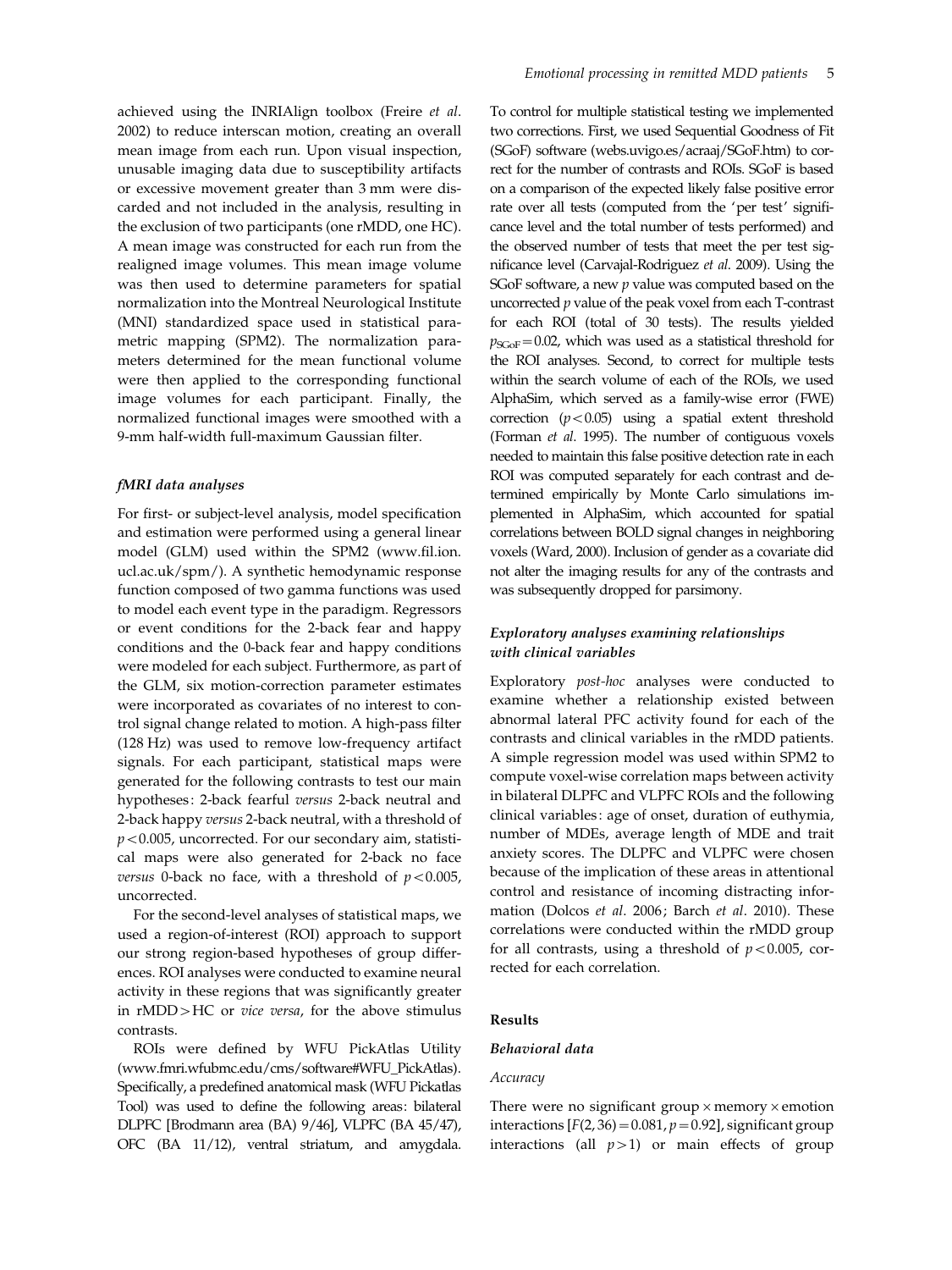Table 2. Estimated marginal means (standard errors) of accuracy and reaction time

|              |                       | rMDD $(n=19)$  |                       | $HC (n = 20)$  |  |  |
|--------------|-----------------------|----------------|-----------------------|----------------|--|--|
| Condition    | Accuracy <sup>a</sup> | RT             | Accuracy <sup>a</sup> | RT             |  |  |
| Neutral face |                       |                |                       |                |  |  |
| $0$ -back    | 96.05(1.22)           | 552.71 (26.61) | 95.69 (1.13)          | 511.03 (17.18) |  |  |
| 2-back       | 93.86 (1.36)          | 745.95 (54.87) | 94.72 (1.69)          | 660.65 (42.18) |  |  |
| Fearful face |                       |                |                       |                |  |  |
| $0$ -back    | 97.36 (0.96)          | 551.27 (28.97) | 97.08 (0.86)          | 522.13 (18.80) |  |  |
| 2-back       | 95.03 (1.21)          | 816.06 (55.99) | 96.53 (1.24)          | 678.89 (49.23) |  |  |
| Happy face   |                       |                |                       |                |  |  |
| $0$ -back    | 96.49 (1.28)          | 558.62 (25.11) | 97.36 (0.74)          | 507.67 (16.86) |  |  |
| $2$ -back    | 94.00 (1.71)          | 758.73 (59.09) | 96.94 (0.60)          | 648.71 (31.44) |  |  |

rMDD, Remitted, medication-free depressed patients ; HC, healthy controls ;

RT, reaction time.

<sup>a</sup> Data are presented as mean overall scores expressed as percentage correct.

 $[F(1, 37) = 0.54, p = 0.47]$  or emotion  $[F(2, 36) = 2.69,$  $p=0.08$ ]. There was, however, a significant main effect of memory load  $[F(1, 37) = 5.78, p=0.02]$ , indicating that participants were more accurate on the 0-back than on the 2-back memory-load condition, across all emotion conditions (Table 2).

#### Reaction time

There were no significant group  $\times$  memory  $\times$  emotion interactions  $[F(2, 36) = 0.66, p = 0.52]$ , significant group interactions (all  $p>1$ ) or main effect of group  $[F(1, 37) = 3.09, p = 0.09]$  or emotion  $[F(2, 36) = 2.25, p = 0.09]$  $p=0.12$ ] on reaction times. There was, however, a main effect of memory load  $[F(1, 37) = 62.73, p < 0.001]$ , indicating that participants had slower reaction times on the 2-back compared to the 0-back memory-load condition, across all emotion conditions (Table 2).

#### fMRI data

In the following section, we present the ROI results examining activation differences in neural regions implicated in affective cognition for the two primary affective-cognition contrasts, followed by the findings for the secondary contrast. The results for two additional contrasts examining implicit emotional processing without cognitive load, namely 0-back fear versus 0-back neutral and 0-back happy versus 0-back neutral, are not a focus of this manuscript and are reported in the Supplementary online material.

#### ROI analyses

#### 2-back fearful versus 2-back neutral

In rMDD versus HC, ROI analyses revealed significantly greater activity in the left DLPFC  $(t_{37}=2.71)$ ,  $p=0.005$ ,  $p_{\text{alphasim}}$  < 0.05) (Fig. 1). No significant between-group differences in activity were found in any other ROI.

#### 2-back happy versus 2-back neutral

HC showed greater activity in the right DLPFC  $(t_{37}=2.43, p=0.01, p_{\text{alphasim}} < 0.05)$  and left VLPFC  $(t_{37}=2.82, p=0.01, p_{\text{alphasim}} < 0.05)$  for happy faces versus rMDD (Fig. 2). No significant between-group differences were found in the left  $(t_{37}=1.69)$  or right  $(t_{37}=1.76)$  amygdala.

## 2-back no face versus 0-back no face

These ROIs performed on the DLPFC and VLPFC revealed that rMDD patients showed greater activity in the left VLPFC (inferior frontal gyrus/BA 47)  $(t_{37}$ 2.62,  $p = 0.01$ ,  $p_{\text{alphasim}} < 0.05$ ) (Table 3).

## Exploratory analyses examining relationships with clinical variables and behavioral data

Pearson's correlation analyses revealed no significant relationship between left or right DLPFC or VLPFC BOLD response during the 2-back fearful and 2-back happy (versus 2-back neutral) conditions, or the 2-back no face versus 0-back no face condition and age of onset, duration of euthymia, number of MDEs, average duration of MDE, or trait anxiety scores in rMDD patients (all  $p's > 0.1$ ).

In addition, to verify that the abnormal neural activity found in rMDD patients to positive and negative (versus neutral) emotional distracters with and without cognitive load was not accounted for by compensatory differences in reaction time to positive and negative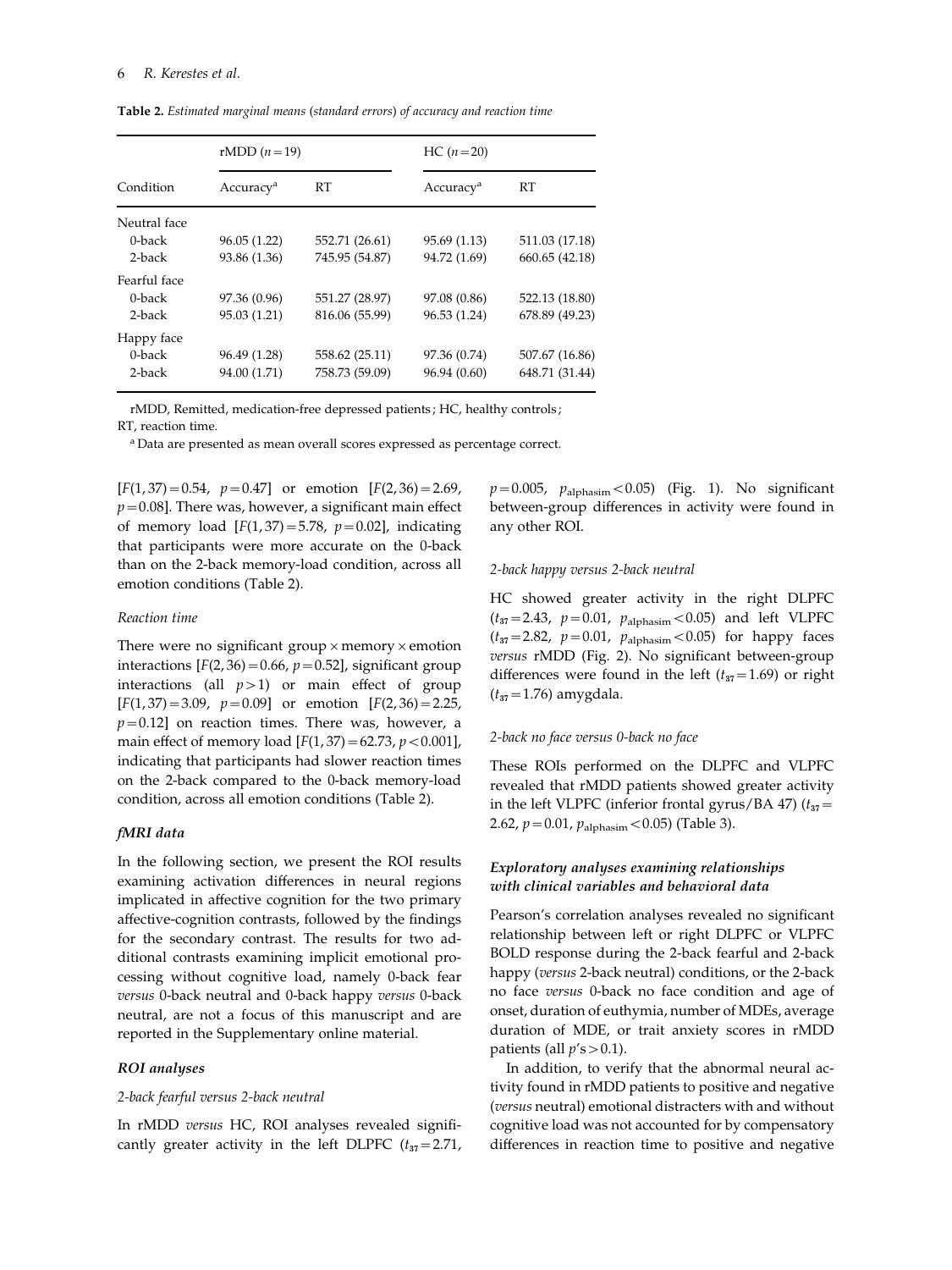

Fig. 1. Results from the region-of-interest (ROI) analysis in the dorsolateral prefrontal cortex (DLPFC) for the 2-back fear versus 2-back neutral contrast. The graph shows the mean percentage of blood oxygen level-dependent (BOLD) signal change (with standard errors) in 225 voxels of the DLPFC, which was significantly greater in remitted, medication-free depressed (rMDD) patients ( $n=19$ ) versus healthy controls (HC;  $n=20$ ), after correction for multiple comparisons ( $p_{SGoF}$ <0.02,  $p_{\text{alphasim}}$  < 0.05). The inset depicts a sagittal slice at  $x = -30$  mm, displaying the maxima of the cluster.



Fig. 2. Results from the region-of-interest (ROI) analysis in (a) the dorsolateral prefrontal cortex (DLPFC) and (b) the ventrolateral prefrontal cortex (VLPFC) for the 2-back happy versus 2-back neutral contrast. The graph in (a) shows the mean percentage of blood oxygen level-dependent (BOLD) signal change (with standard errors) in 125 voxels of the DLPFC, which was significantly lower in remitted, medication-free depressed (rMDD;  $n = 19$ ) patients than in healthy controls (HC;  $n=20$ ), after correction for multiple comparisons ( $p_{SGoF}$  < 0.02,  $p_{\text{alphaism}}$  < 0.05). The inset depicts a sagittal slice at  $x=30$  mm, displaying the maxima of the cluster. The graph in (b) shows the mean percentage of BOLD signal change (with standard errors) in 74 voxels of the VLPFC, which was significantly lower in rMDD patients compared to HC, after correction for multiple comparisons ( $p_{SGOF}$ <0.02,  $p_{\text{alpha}}$ sm <0.05). The inset depicts a sagittal slice at  $x = -54$  mm, displaying the maxima of the cluster.

(versus neutral) distracters, we computed reaction time difference scores according to each of the fMRI contrasts (i.e. 2-back fearful and 2-back happy minus 2-back neutral, 2-back no face minus 0-back no face, and also supplementary contrasts 0-back fear and happy minus neutral) for each patient. Following this, simple regression analyses were conducted in SPM2 within the rMDD group between the difference scores for each contrast and the corresponding imaging data

(i.e. 2-back fearful minus 2-back neutral). These analyses revealed no significant correlations within any of the ROIs at  $p < 0.005$  or at the more liberal threshold of  $p < 0.05$ .

#### Discussion

The findings in the current study indicate a dissociation in lateral PFC neural activity to negative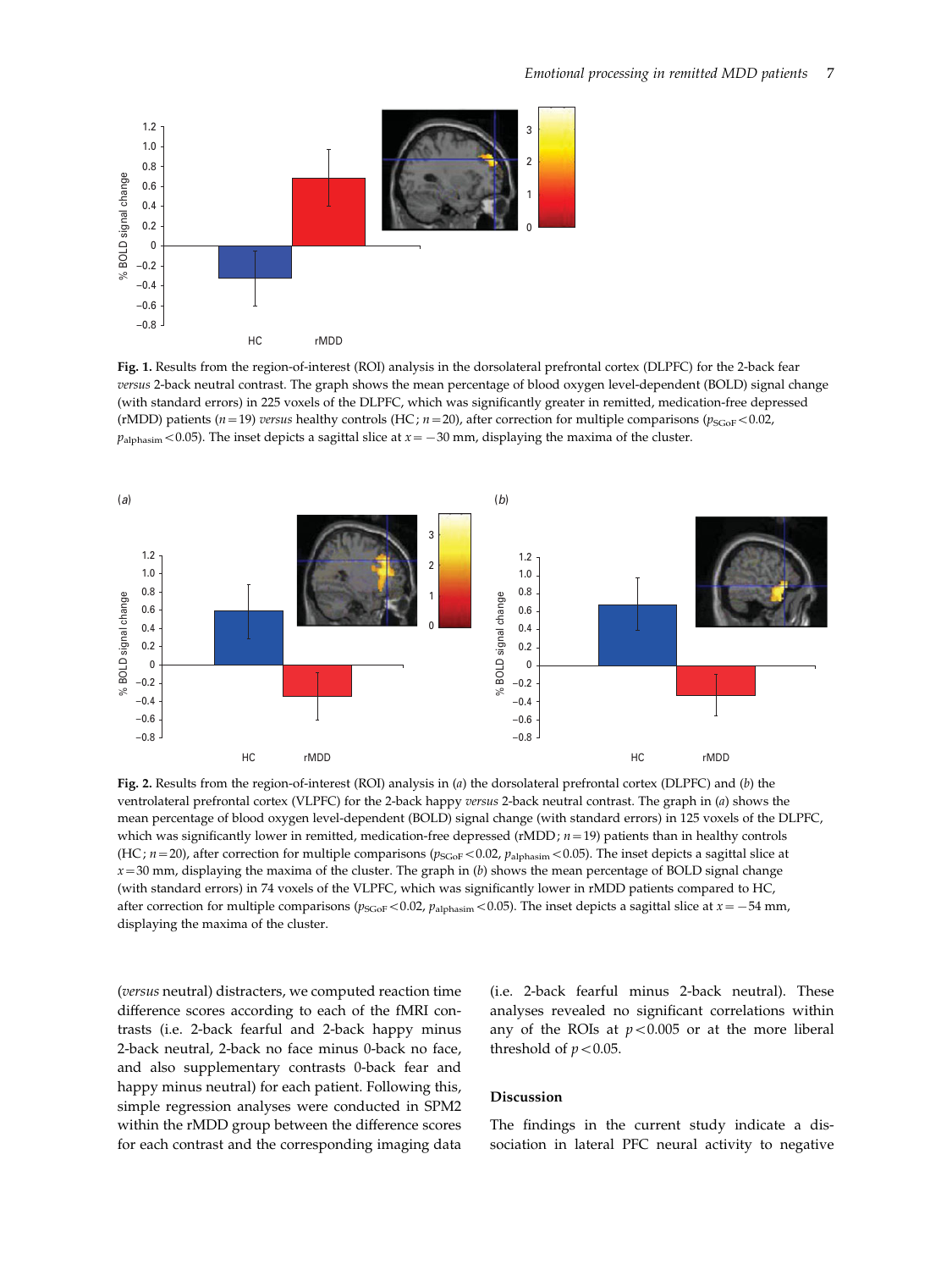| Contrast and ROI                     | BA    | L/R | MNI coordinates<br>(x, y, z) | Cluster size | $\mathfrak p$     | Effect    |
|--------------------------------------|-------|-----|------------------------------|--------------|-------------------|-----------|
| 2-back fearful versus 2-back neutral |       |     |                              |              |                   |           |
| Orbitofrontal cortex                 | 11    | L   | $-10, 64, -16$               | 12           | 0.01              | rMDD > HC |
| Amygdala                             |       | L   | $-16, 6, -14$                | 20           | 0.02              | rMDD > HC |
| <b>DLPFC</b>                         | 9/46  | L   | $-30, 52, 34$                | 225          | 0.01 <sup>a</sup> | rMDD > HC |
| <b>VLPFC</b>                         | 45/47 | R   | $-60.14.24$                  | 12           | 0.02              | rMDD > HC |
| 2-back happy versus 2-back neutral   |       |     |                              |              |                   |           |
| Ventral striatum                     |       |     | $22, 18, -10$                | 34           | 0.01              | HC > rMDD |
| <b>DLPFC</b>                         | 9/46  | R   | 30, 34, 32                   | 125          | 0.01 <sup>a</sup> | HC > rMDD |
| <b>VLPFC</b>                         | 45/47 | L   | $-54, 20, -6$                | 74           | 0.01 <sup>a</sup> | HC > rMDD |
| 2-back versus 0-back                 |       |     |                              |              |                   |           |
| <b>DLPFC</b>                         | 9/46  | L   | $-28, 32, 40$                | 41           | 0.03              | rMDD > HC |
| <b>VLPFC</b>                         | 45/47 | L   | $-56, 34, -6$                | 208          | 0.01 <sup>a</sup> | rMDD > HC |

**Table 3.** Regions showing greater and reduced activation in response to negative and positive distracters: rMDD ( $n=19$ ), HC ( $n=20$ )

rMDD, Remitted, medication-free depressed patients ; HC, healthy controls ; ROI, region of interest; BA, Brodmann area ; L, left ; R, right ; MNI, Montreal Neurological Institute ; DLPFC, dorsolateral prefrontal cortex ; VLPFC, ventrolateral prefrontal cortex.

Sequential Goodness of Fit (SGoF) multiple test adjustment.  $p$  value = 0.02.

<sup>a</sup> Survives AlphaSim correction ( $p < 0.05$ ).

and positive emotional stimuli, in fully recovered medication-free rMDD patients. Specifically, relative to HC, rMDD patients exhibited greater neural activity in the DLPFC during performance of the working memory-load condition in the context of negative emotional distracters, but reduced activity in the DLPFC and VLPFC in the context of positive emotional stimuli. These abnormalities were predominantly localized to the left hemisphere and occurred in the absence of any measurable group differences in behavioral performance.

With regard to negative emotional distracters, we hypothesized that rMDD would exhibit reduced lateral PFC activity relative to HC, in accordance with previous studies reporting hypoactivity of the DLPFC and VLPFC during attentional control tasks such as the digit-sorting task (Siegle et al. 2007). Contrary to our hypothesis, rMDD patients exhibited greater lateral PFC activity in the context of negative emotional distracters during the memory-load condition (i.e. 2-back condition) versus HC. Our findings, however, are consistent with studies using working memory paradigms in acutely depressed patients. For example, greater prefrontal activity has been reported in MDD patients during the n-back task, in the absence of any behavioral performance differences (Harvey et al. 2005; Matsuo et al. 2007). Our findings are also consistent with those from more recent studies. For example, one study reported greater DLPFC activity in acutely depressed patients relative to HC during an attentional interference task during which participants were required to attend to the emotional distracters (Fales et al. 2008). Given the role of the DLPFC in executive control processes, such as directing attention away from task-irrelevant emotional distracters during working memory (Dolcos et al. 2006), a key subprocess implicated in effortful voluntary emotion regulation (Phillips et al. 2008), it could be speculated that greater recruitment of the lateral PFC while attempting to resist interference from negative emotional stimuli is required to mobilize attentional resources to perform the working memory task, while inhibiting the allocation of attention toward the processing of negative emotional stimuli. In addition, these effects were observed in the absence of group-level behavioral performance differences and thus cannot be attributed to working memory performance differences between the rMDD patients and the controls.

In contrast to the current findings with negative emotional distracters, ROI analyses revealed reduced DLPFC and VLPFC activity in rMDD compared to HC, in the context of positive emotional distracters during the memory-load condition. These findings are in support of our second hypothesis, and are consistent with a study using an explicit emotional processing task that showed significantly reduced DLPFC activity in rMDD patients in response to happy faces, relative to HC (Norbury et al. 2009). Collectively, these data provide a potential neural underpinning of the perceptual biases toward negative and away from positive emotional stimuli that seem to be a hallmark of depression, during both acute (Gur et al. 1992; Hale 1998; Gilboa-Schechtman et al. 2004; Gotlib et al. 2004)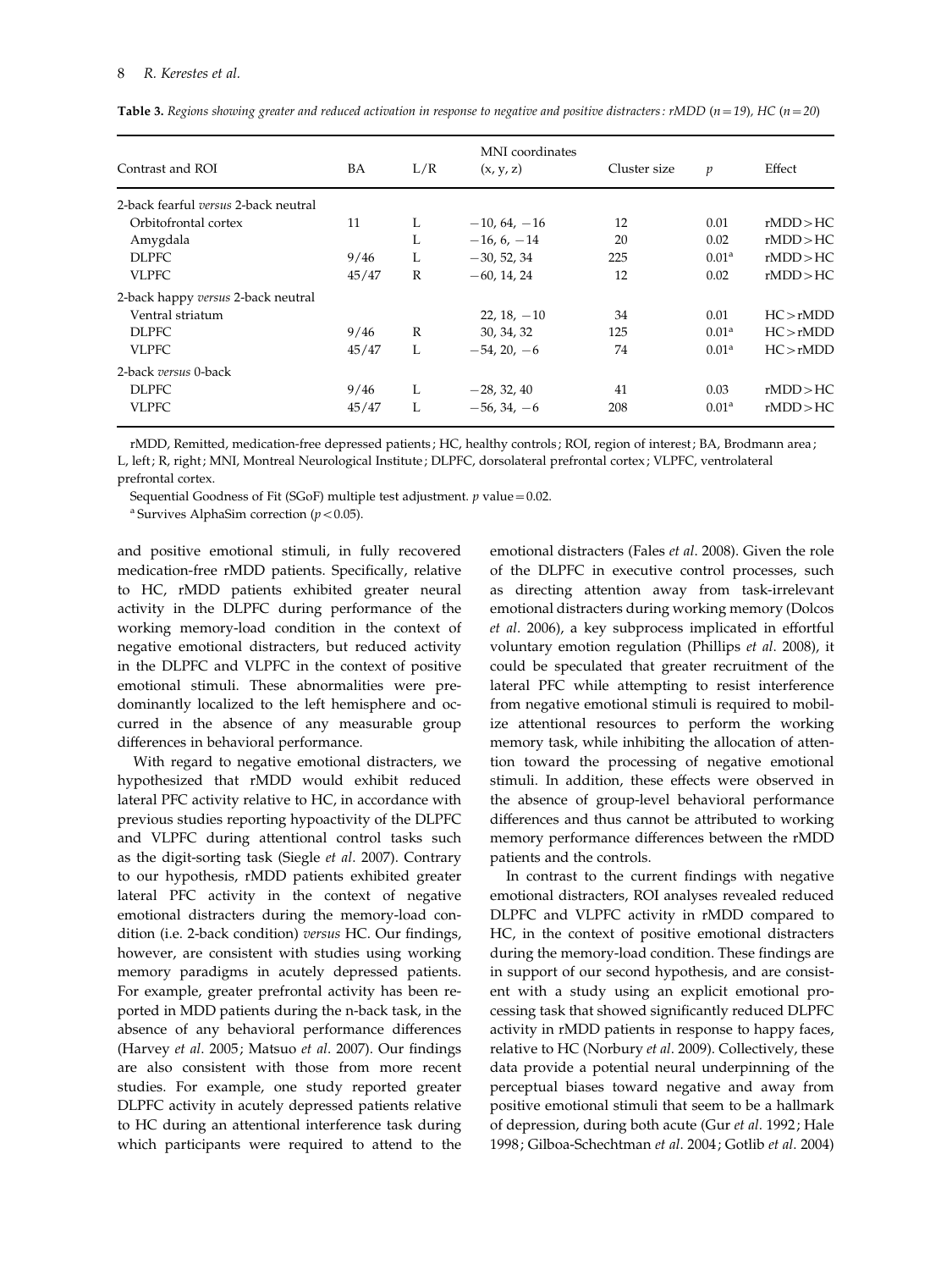and remitted (Bhagwagar et al. 2004; Neumeister et al. 2006; Norbury et al. 2009) stages of the disorder.

The laterality of our DLPFC findings is noteworthy. Our finding of predominantly left- and right-sided DLPFC activity in the context of negative and positive emotional distracters respectively does not conform to the valence-lateralization theory, which postulates a dominance of the left PFC in approach, and the right PFC in withdrawal-related affect (Davidson 1992; Gur et al. 1994). It does, however, support lesion studies in MDD that have reported functional abnormalities predominantly in the left hemisphere (Fedoroff et al. 1992; Jorge et al. 1993) and findings of reduced effective connectivity between left-sided orbitomedial PFC and subcortical regions during the processing of negative emotional stimuli in acutely depressed patients (Almeida et al. 2009). Furthermore, our findings of left-sided DLPFC, VLPFC and amygdala activity in rMDD patients during implicit emotional processing, without memory load (see Supplementary online material) in the context of negative emotional distracter stimuli, suggests that left-sided functional abnormalities in MDD may represent a trait marker of the illness.

In our secondary analysis, we aimed to examine between-group differences during working memory without emotional distracters. Here, rMDD showed significantly greater lateral PFC activity than HC during the 2-back versus 0-back condition of the EFNBACK task. This finding is consistent with previous studies reporting elevated activity in lateral PFC during executive and attentional control tasks in acutely depressed patients (Hugdahl et al. 2004; Harvey et al. 2005), and also with studies conducted in other mood disorder patients including schizophrenia (Becerril & Barch 2010; Kim et al. 2010). These findings suggest that rMDD patients may need to recruit the lateral PFC, implicated in top-down attentional control, to a significantly greater extent than HC to achieve accurate performance on working memory and attentional control tasks. This in turn may reflect a compensatory response during recovery from an MDE and a further trait marker of MDD.

We did not find any significant relationships between our clinical variables and DLPFC or VLPFC activity for any of the contrasts in rMDD patients. Previous studies, however, have more consistently reported significant relationships between ventromedial portions of the PFC (i.e. the OFC) and subcortical areas (i.e. the amygdala) with clinical variables such as depression severity and personality traits such as state/trait anxiety in MDD patients and also in HC (Drevets et al. 1992; Somerville et al. 2004; Lee et al. 2008; Cremers et al. 2009). Our finding of altered DLPFC activity with no relationship to duration or severity of the illness, or recovery in rMDD patients, therefore may represent a true trait marker of the illness rather than a subthreshold symptom confound. Furthermore, our finding of no relationship between activity in any of our ROIs and reaction time data in the rMDD group to fearful and happy faces provides further support for a trait-like abnormality of the illness that is not accounted for by compensatory changes in task performance.

The absence of behavioral performance differences, however, warrants discussion. Slower reaction times to emotional stimuli during working memory tasks are more commonly reported in acutely depressed MDD patients (Levens & Gotlib, 2010), where motor retardation is a characteristic of the illness. The absence of group differences in behavioral performance in the current study are consistent with previous studies in rMDD individuals (Neumeister et al. 2006; Norbury et al. 2009; Victor et al. 2010). Moreover, the EFNBACK was designed to examine influence of emotional distracters on attentional control processes implicated in working memory processes. Thus, dissociation in lateral PFC neural activity to negative and positive emotional stimuli in rMDD and HC cannot be attributed to differences in accuracy rate and possibly reflect differences in neurobiological trait markers that are independent of task performance.

There are several strengths to the study, particularly pertaining to the methodology. Specifically, we used an enrichment recruitment strategy, ensuring patients were euthymic and medication free for a defined period of time, and that all had genetic loading (i.e. family history) for MDD, to achieve a homogeneous sample. Importantly, because our patients were medication free, our findings were therefore not confounded by potential medication effects. There are, however, some limitations to the study that also warrant discussion. Although we aimed to examine the neural circuitry underlying affective-cognition processes in rMDD with the ultimate goal of identifying possible trait markers of depression vulnerability, there was no acutely depressed group in the present study with which to directly compare findings in rMDD and thereby help identify state versus trait markers of the illness. Studies examining unaffected offspring and siblings of MDD patients, in addition to first-episode patients, are therefore also required to advance our understanding of trait markers of the illness.

To our knowledge, this is the first study to use a working memory task with emotional distracters to examine key neural regions supporting attentional control in the context of emotional stimuli in fully recovered rMDD, to determine the extent to which negative emotional biases may persist into remission. Our findings of abnormally elevated lateral PFC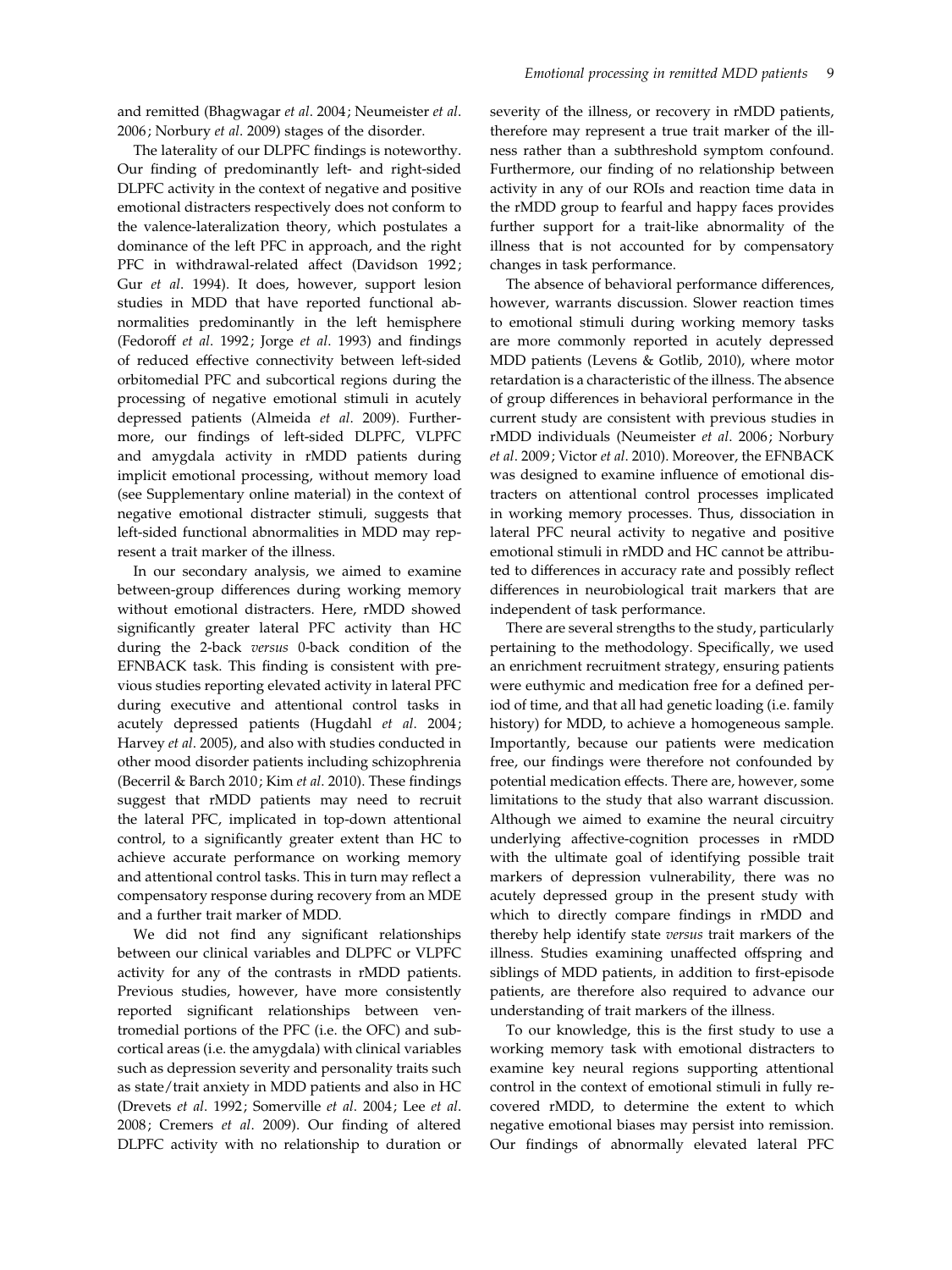activity in the context of negative emotional distracter stimuli, together with abnormally reduced lateral PFC activity in the context of positive emotional distracter stimuli, in rMDD patients during accurate task performance may reflect trait markers of the illness.

# Note

Supplementary material accompanies this paper on the Journal's website (http://journals.cambridge.org/ psm).

# Acknowledgments

We thank all of the patients who participated in this study, R. Starankewicz for MRI technical assistance, the Connecticut Mental Health Center and the Olin Neuropsychiatry Research Center staff for their contributions to the study. This study was supported by the following awards and grants: National Alliance for Research on Schizophrenia and Depression (NARSAD) Young Investigator Award (Z.B.), K23-MH077914 (Z.B.), CTSA UL1 RR024139 (Z.B.). National Institute of Mental Health (NIMH) grants were received by C.D.L. (K01 MH083001), M.L.P. (R01 MH076971) and G.D.P. (5 R37 MH43775-14 – NIMH MERIT Award, 1 R01 MH074797-01, and R01 MH077945).

# Declaration of Interest

Dr Z. Bhagwagar is an employee of Bristol-Myers Squibb (BMS). The study was conceived, designed and data collected before he started working for BMS. None of the statements in the paper represent the views of BMS.

# References

- Almeida JR, Versace A, Hassel S, Kupfer DJ, Phillips ML (2010). Elevated amygdala activity to sad facial expressions : a state marker of bipolar but not unipolar depression. Biological Psychiatry 67, 414–421.
- Almeida JR, Versace A, Mechelli A, Hassel S, Quevedo K, Kupfer DJ, Phillips ML (2009). Abnormal amygdala-prefrontal effective connectivity to happy faces differentiates bipolar from major depression. Biological Psychiatry 66, 451–459.
- Anticevic A, Repovs G, Barch DM (2010). Resisting emotional interference : brain regions facilitating working memory performance during negative distraction. Cognitive, Affective and Behavioral Neuroscience 10, 159–173.
- Barch DM, Sheline YI, Csernansky JG, Snyder AZ (2003). Working memory and prefrontal cortex dysfunction : specificity to schizophrenia compared with major depression. Biological Psychiatry 53, 376–384.
- Becerril K, Barch D (2010). Influence of emotional processing on working memory in schizophrenia. Schizophrenia Bulletin. Published online: 22 February 2010. doi:10.1093/schbul/sbq009.
- Bhagwagar Z, Cowen PJ, Goodwin GM, Harmer CJ (2004). Normalization of enhanced fear recognition by acute SSRI treatment in subjects with a previous history of depression. American Journal of Psychiatry 161, 166–168.
- Blair KS, Smith BW, Mitchell DG, Morton J, Vythilingam M, Pessoa L, Fridberg D, Zametkin A, Sturman D, Nelson EE, Drevets WC, Pine DS, Martin A, Blair RJ (2007). Modulation of emotion by cognition and cognition by emotion. NeuroImage 35, 430–440.
- Carvajal-Rodriguez A, de Una-Alvarez J, Rolan-Alvarez E (2009). A new multitest correction (SGoF) that increases its statistical power when increasing the number of tests. BMC Bioinformatics 10, 209.
- Clark L, Sarna A, Goodwin GM (2005). Impairment of executive function but not memory in first-degree relatives of patients with bipolar I disorder and in euthymic patients with unipolar depression. American Journal of Psychiatry 162, 1980–1982.
- Cohen JD, Forman SD, Braver TS, Casey BJ (1994). Activation of the prefrontal cortex in a non-spatial working memory task with functional MRI. Human Brain Mapping 1, 293–304.
- Cremers HR, Demenescu LR, Aleman A, Renken R, van Tol MJ, van der Wee NJ, Veltman DJ, Roelofs K (2009). Neuroticism modulates amygdala-prefrontal connectivity in response to negative emotional facial expressions. NeuroImage 49, 963–970.
- Davidson RJ (1992). Anterior cerebral asymmetry and the nature of emotion. Brain and Cognition 20, 125–151.
- Dolcos F, Kragel P, Wang L, McCarthy G (2006). Role of the inferior frontal cortex in coping with distracting emotions. Neuroreport 17, 1591–1594.
- Dolcos F, McCarthy G (2006). Brain systems mediating cognitive interference by emotional distraction. Journal of Neuroscience 26, 2072–2079.
- Drevets WC, Videen TO, Price JL, Preskorn SH, Carmichael ST, Raichle ME (1992). A functional anatomical study of unipolar depression. Journal of Neuroscience 12, 3628–3641.
- Elliott R, Baker SC, Rogers RD, O'Leary DA, Paykel ES, Frith CD, Dolan RJ, Sahakian BJ (1997). Prefrontal dysfunction in depressed patients performing a complex planning task : a study using positron emission tomography. Psychological Medicine 27, 931–942.
- Elliott R, Zahn R, Deakin JF, Anderson IM (2010). Affective cognition and its disruption in mood disorders. Neuropsychopharmacology 36, 153–182.
- Epstein J, Pan H, Kocsis JH, Yang Y, Butler T, Chusid J, Hochberg H, Murrough J, Strohmayer E, Stern E, Silbersweig DA (2006). Lack of ventral striatal response to positive stimuli in depressed versus normal subjects. American Journal of Psychiatry 163, 1784-1790.
- Erk S, Kleczar A, Walter H (2007). Valence-specific regulation effects in a working memory task with emotional context. NeuroImage 37, 623–632.
- Fales CL, Barch DM, Rundle MM, Mintun MA, Mathews J, Snyder AZ, Sheline YI (2009). Antidepressant treatment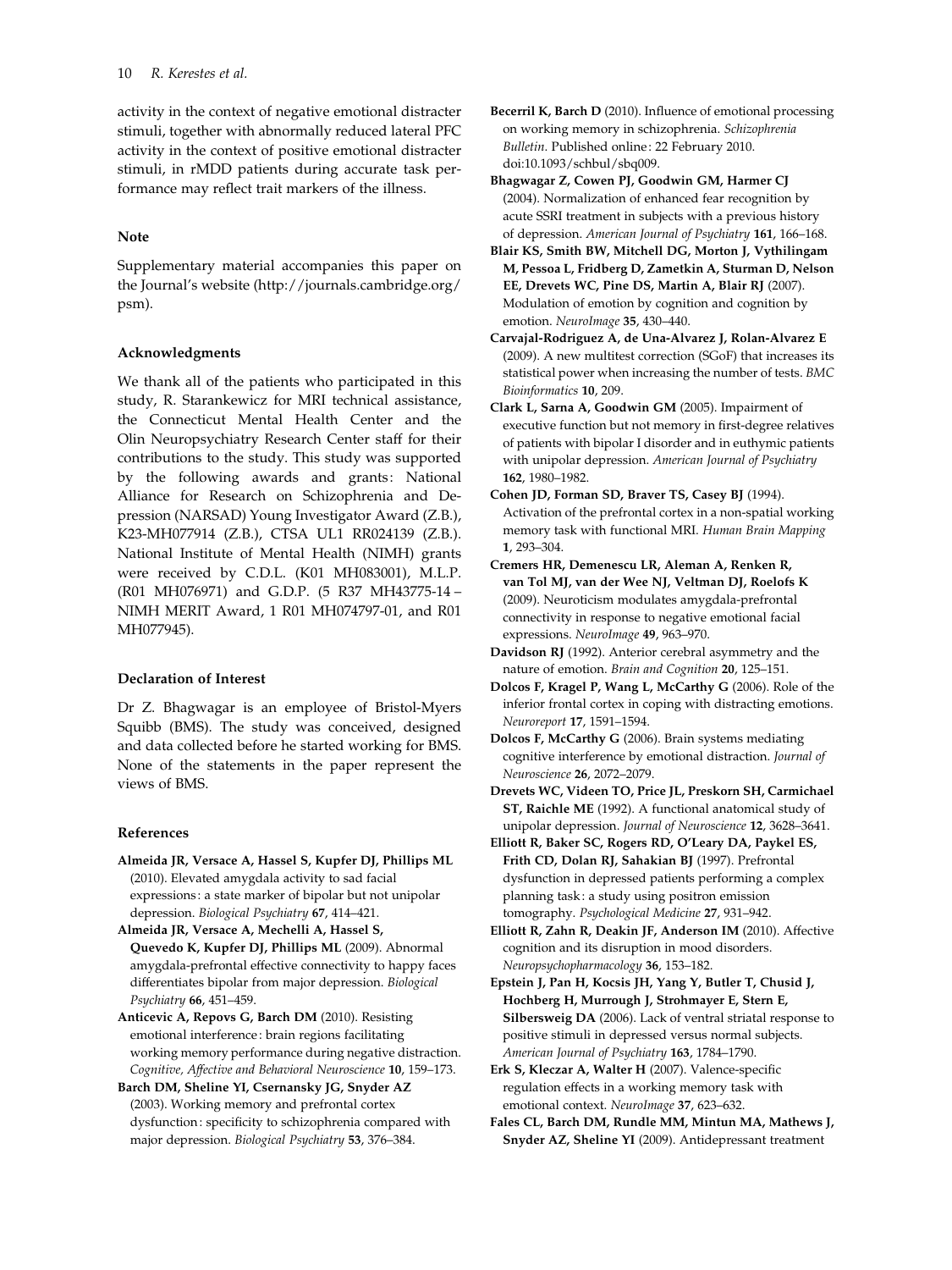normalizes hypoactivity in dorsolateral prefrontal cortex during emotional interference processing in major depression. Journal of Affective Disorders 112, 206–211.

Fales CL, Barch DM, Rundle MM, Mintun MA, Snyder AZ, Cohen JD, Mathews J, Sheline YI (2008). Altered emotional interference processing in affective and cognitive-control brain circuitry in major depression. Biological Psychiatry 63, 377–384.

Fedoroff JP, Starkstein SE, Forrester AW, Geisler FH, Jorge RE, Arndt SV, Robinson RG (1992). Depression in patients with acute traumatic brain injury. American Journal of Psychiatry 149, 918–923.

First MB (2002). The DSM series and experience with DSM-IV. Psychopathology 35, 67–71.

Fitzgerald PB, Srithiran A, Benitez J, Daskalakis ZZ, Oxley TJ, Kulkarni J, Egan GF (2008). An fMRI study of prefrontal brain activation during multiple tasks in patients with major depressive disorder. Human Brain Mapping 29, 490–501.

Forman SD, Cohen JD, Fitzgerald M, Eddy WF, Mintun MA, Noll DC (1995). Improved assessment of significant activation in functional magnetic resonance imaging (fMRI) : use of a cluster-size threshold. Magnetic Resonance in Medicine 33, 636–647.

Freire L, Roche A, Mangin JF (2002). What is the best similarity measure for motion correction in fMRI time series? IEEE Transactions on Medical Imaging 21, 470-484.

Fu CH, Williams SC, Cleare AJ, Brammer MJ, Walsh ND, Kim J, Andrew CM, Pich EM, Williams PM, Reed LJ, Mitterschiffthaler MT, Suckling J, Bullmore ET (2004). Attenuation of the neural response to sad faces in major depression by antidepressant treatment: a prospective, event-related functional magnetic resonance imaging study. Archives of General Psychiatry 61, 877–889.

Gilboa-Schechtman E, Ben-Artzi E, Jeczemien P, Marom S, Hermesh H (2004). Depression impairs the ability to ignore the emotional aspects of facial expressions : evidence from the Garner task. Cognition and Emotion 18, 209–231.

Gotlib IH, Krasnoperova E, Yue DN, Joormann J (2004). Attentional biases for negative interpersonal stimuli in clinical depression. Journal of Abnormal Psychology 113, 121–135.

Grober E, Sliwinski M (1991). Development and validation of a model for estimating premorbid verbal intelligence in the elderly. Journal of Clinical and Experimental Neuropsychology 13, 933–949.

Gur RC, Erwin RJ, Gur RE, Zwil AS, Heimberg C, Kraemer HC (1992). Facial emotion discrimination : II. Behavioral findings in depression. Psychiatry Research 42, 241–251.

Gur RC, Skolnick BE, Gur RE (1994). Effects of emotional discrimination tasks on cerebral blood flow: regional activation and its relation to performance. Brain and Cognition 25, 271–286.

Hale 3rd WW (1998). Judgment of facial expressions and depression persistence. Psychiatry Research 80, 265–274.

Harvey PO, Fossati P, Pochon JB, Levy R, Lebastard G, Lehericy S, Allilaire JF, Dubois B (2005). Cognitive control and brain resources in major depression: an fMRI study using the n-back task. NeuroImage 26, 860–869.

Hugdahl K, Rund BR, Lund A, Asbjornsen A, Egeland J, Ersland L, Landro NI, Roness A, Stordal KI, Sundet K, Thomsen T (2004). Brain activation measured with fMRI during a mental arithmetic task in schizophrenia and major depression. American Journal of Psychiatry 161, 286–293.

Johnstone T, van Reekum CM, Urry HL, Kalin NH, Davidson RJ (2007). Failure to regulate : counterproductive recruitment of top-down prefrontal-subcortical circuitry in major depression. Journal of Neuroscience 27, 8877–8884.

Joormann J, Gotlib IH (2007). Selective attention to emotional faces following recovery from depression. Journal of Abnormal Psychology 116, 80–85.

Jorge RE, Robinson RG, Arndt SV, Starkstein SE, Forrester AW, Geisler F (1993). Depression following traumatic brain injury : a 1 year longitudinal study. Journal of Affective Disorders 27, 233–243.

Kaiser S, Unger J, Kiefer M, Markela J, Mundt C, Weisbrod M (2003). Executive control deficit in depression: event-related potentials in a Go/Nogo task. Psychiatry Research : Neuroimaging 122, 169–184.

Kim MA, Tura E, Potkin SG, Fallon JH, Manoach DS, Calhoun VD, Turner JA (2010). Working memory circuitry in schizophrenia shows widespread cortical inefficiency and compensation. Schizophrenia Research 117, 42–51.

Ladouceur CD, Silk JS, Dahl RE, Ostapenko L, Kronhaus DM, Phillips ML (2009). Fearful faces influence attentional control processes in anxious youth and adults. Emotion 9, 855–864.

Lee BT, Seok JH, Lee BC, Cho SW, Yoon BJ, Lee KU, Chae JH, Choi IG, Ham BJ (2008). Neural correlates of affective processing in response to sad and angry facial stimuli in patients with major depressive disorder. Progress in Neuro-Psychopharmacology and Biological Psychiatry 32, 778–785.

Leppanen JM, Milders M, Bell JS, Terriere E, Hietanen JK (2004). Depression biases the recognition of emotionally neutral faces. Psychiatry Research 128, 123–133.

Levens SM, Gotlib IH (2010). Updating positive and negative stimuli in working memory in depression. Journal of Experimental Psychology : General 139, 654–664.

Matsuo K, Glahn DC, Peluso MA, Hatch JP, Monkul ES, Najt P, Sanches M, Zamarripa F, Li J, Lancaster JL, Fox PT, Gao JH, Soares JC (2007). Prefrontal hyperactivation during working memory task in untreated individuals with major depressive disorder. Molecular Psychiatry 12, 158–166.

Mayberg HS, Liotti M, Brannan SK, McGinnis S, Mahurin RK, Jerabek PA, Silva JA, Tekell JL, Martin CC, Lancaster JL, Fox PT (1999). Reciprocal limbic-cortical function and negative mood : converging PET findings in depression and normal sadness. American Journal of Psychiatry 156, 675–682.

Neumeister A, Drevets WC, Belfer I, Luckenbaugh DA, Henry S, Bonne O, Herscovitch P, Goldman D, Charney DS (2006). Effects of a alpha 2C-adrenoreceptor gene polymorphism on neural responses to facial expressions in depression. Neuropsychopharmacology 31, 1750–1756.

Norbury R, Selvaraj S, Taylor MJ, Harmer C, Cowen PJ (2009). Increased neural response to fear in patients